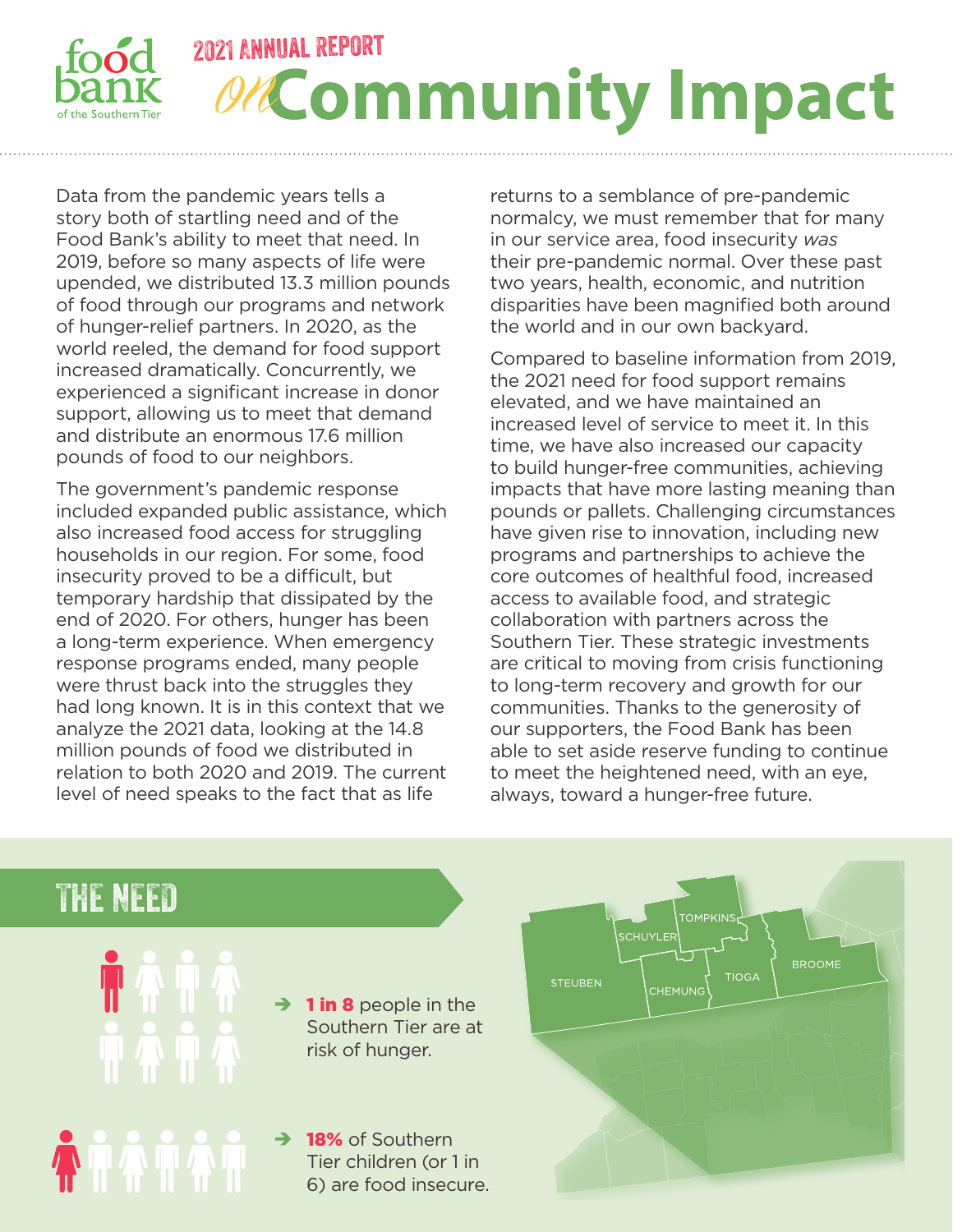# we're fighting hunger **With your help**

 $\rightarrow$  In 2021, we distributed **14,835,041** million pounds of food. This is the equivalent of **10,597,350** meals.



 $\rightarrow$  16% less than 2020  $\rightarrow$  12% more than 2019







- $2021$  MEALS DISTRIBUTED  $\rightarrow$  We distribute food in multiple ways: our agency and community partners, Mobile Food Pantries, and school-based programs.
	- $\rightarrow$  In 2021, we received **1,039,172** requests for food across all programs and partners.
		- **Partners providing on-site meals** responded to **452,205** requests for food.
		- Our network providing grocery items responded to **586,967** requests for food.
- $\rightarrow$  1 in 3 grocery requests or 39% were for children.
- $\rightarrow$  1 in 6 or 16% were for seniors.
- $\rightarrow$  Of the total pounds distributed, 2,469,524 were fresh produce.
- $\rightarrow$  More than half of client survey respondents reported choosing healthy food options often.

Over 90% of client survey respondents said that distribution staff and volunteers were friendly, and they felt treated with respect.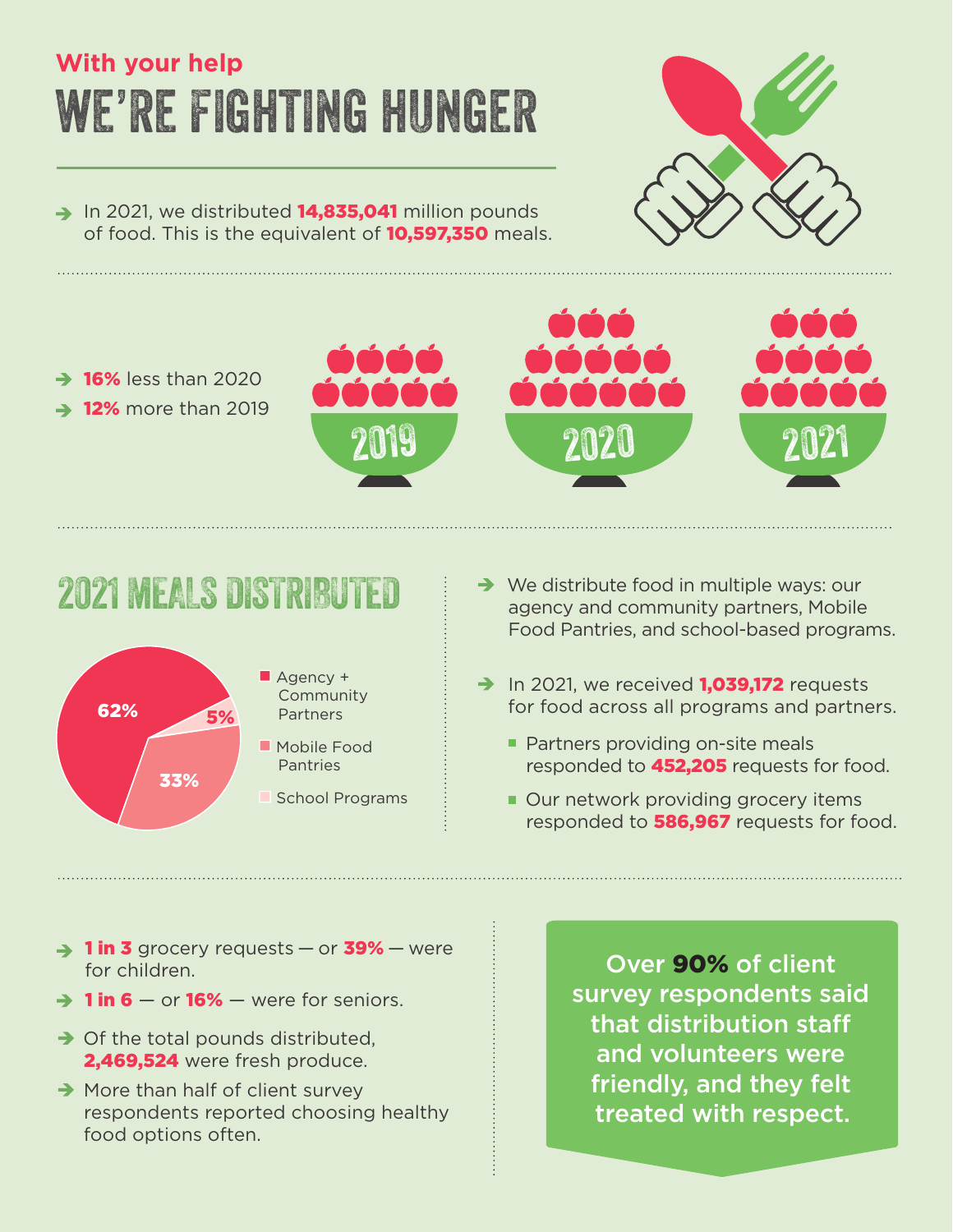# CHALLENGES DRIVE INNOVATION



 $\rightarrow$  Strategic investments supported core outcomes of healthful food, increased access, and strategic collaboration through:



### Network & Program Capacity Building

Developed Diaper Bank program with 10 pilot sites and 259,325 diapers distributed.



### Client-Driven Services

Trained **100** advocates and **5** Community Advocates Program participants.



Healthcare Partnerships

Launched *HealthMeetsHome* with 10 participant households and 52 medical students.



#### Service Insights

On-boarded 13 additional partner agencies to FreshTrak for a total of 43.



*"The Food Bank had a huge impact on my life. It allowed me to connect not* 

*only myself but a lot of other people in my community with fresh, high-quality food. Then I joined the Food Bank's Community Advocates Program, which connected me with a passionate group of people that I'm planning to keep in touch with. The Program inspired me to pursue the advocacy work that has always been important to me and gave me the skills to inspire others."* 

– Charley, Tompkins County